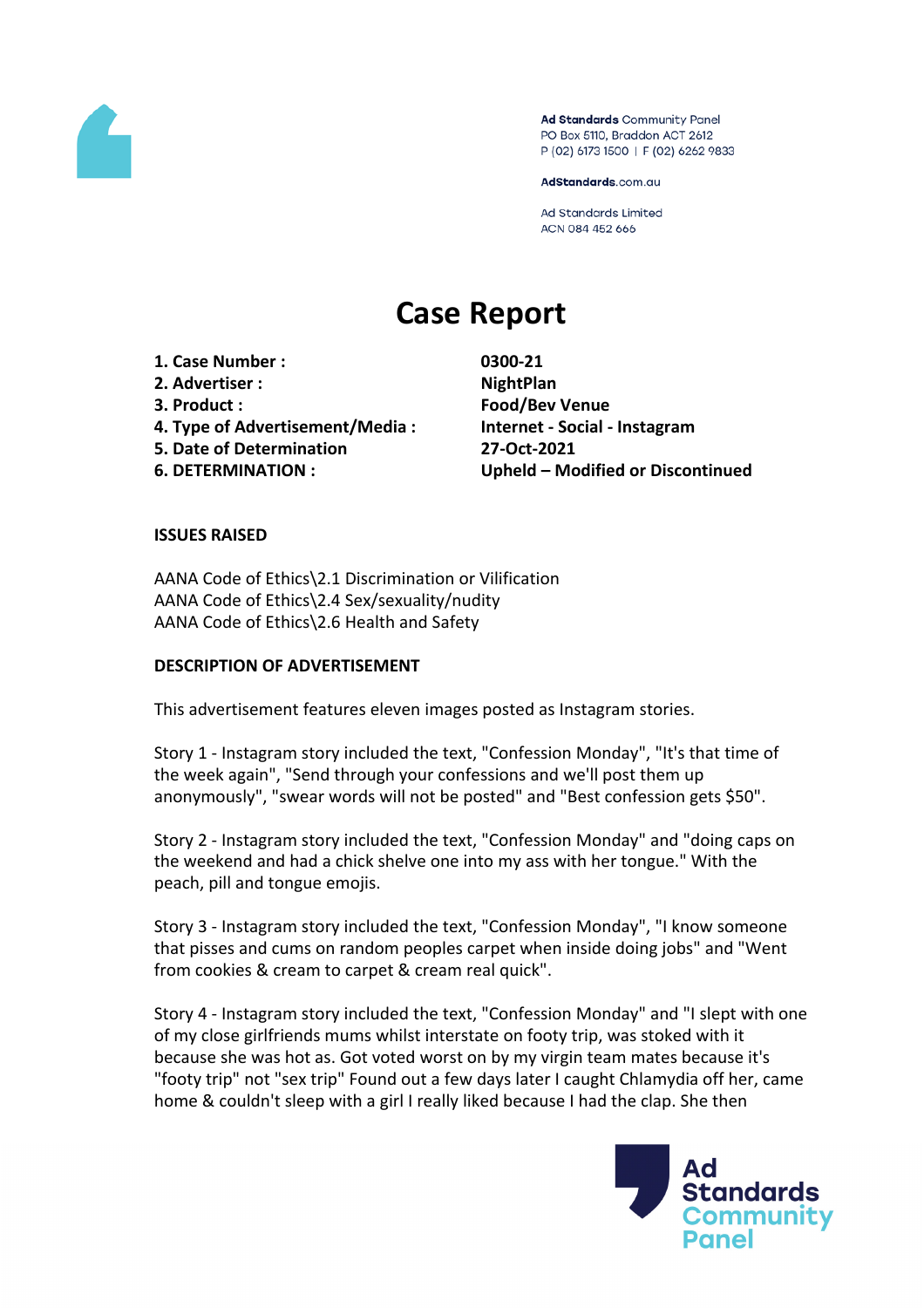

dropped me because I was weird for not banging her on the first date. Give me a break."

Story 5 - Instagram story included the text, "Confession Monday" and "I walked in on my sister giving my cousin a blowjob". The backing music to this story is a song titled "Yung gag" by Nice Cock featuring saladwitsauce

Story 6 - Instagram story included the text, "Confession Monday", "Me and a mate took acid for the first time on our year 10 camp at night and we tripped balls for hours. Eventually we found our way back to the camp site because we wehere literally in the forest somewhere. And my mate wouldn't stop scratching his neck. He had a tick on his neck and we both started freaking out and screaming. So we called the camp leader over while still on acid. And she pulled out tweezers to rip the tick out and my mate started screaming "she is gonna stab me" so I started freaking out. She eventually took it out and left in a hurry and called our teacher. We both somehow didn't get caught.", and "camping wasn't a bad enough trip already"

Story 7 - Instagram story included the text, "Confession Monday", "Catfished my friends mum and got her to send me nudes. Neither of them ever found out!" and "Cougars gunna couggggg".

Story 8 - Instagram story included the text, "Stitch-up Wednesdays", "Tell us your biggest stitch up stories and we'll post them up anonymously", "swear words will not be posted" and "Best story gets \$50".

Story 9 - Instagram story included the text, "Stitch-up Wednesdays", "Had a go of a blokes vape at the casino on the weekend, found out after it had meth in it", "This whole situation reminds me of when the nighclub lights turn on".

Story 10 - Instagram story included the text, "Stitch-up Wednesdays", "My mate had it in a girls booty hole, ripped her, she needed stitches", and "She got stitched up".

Story 11 - Instagram story which included the text, "Me and the boys were on our mad Monday sesh at one of the locals, me and my mate managed to get up on the rrof overseeing the town quite a lovely view. Any way I cracked open a bag and poured out 2 lines. I didn;d tell him I had 2 bags, 1 of code and 1 of ket....20 minutes later he couldn't speak or stand at the bar so he got taken home by a girl and she had to pat his head while he was in the recovery position on his bed in a towel and couldn't sleep while I was having a great time. Still reminds mw I own him 16 hours of his life every time I mention ket." and "Night started on the roof the ended in the hole".

## **THE COMPLAINT**

Comments which the complainant/s made regarding this advertisement included the following: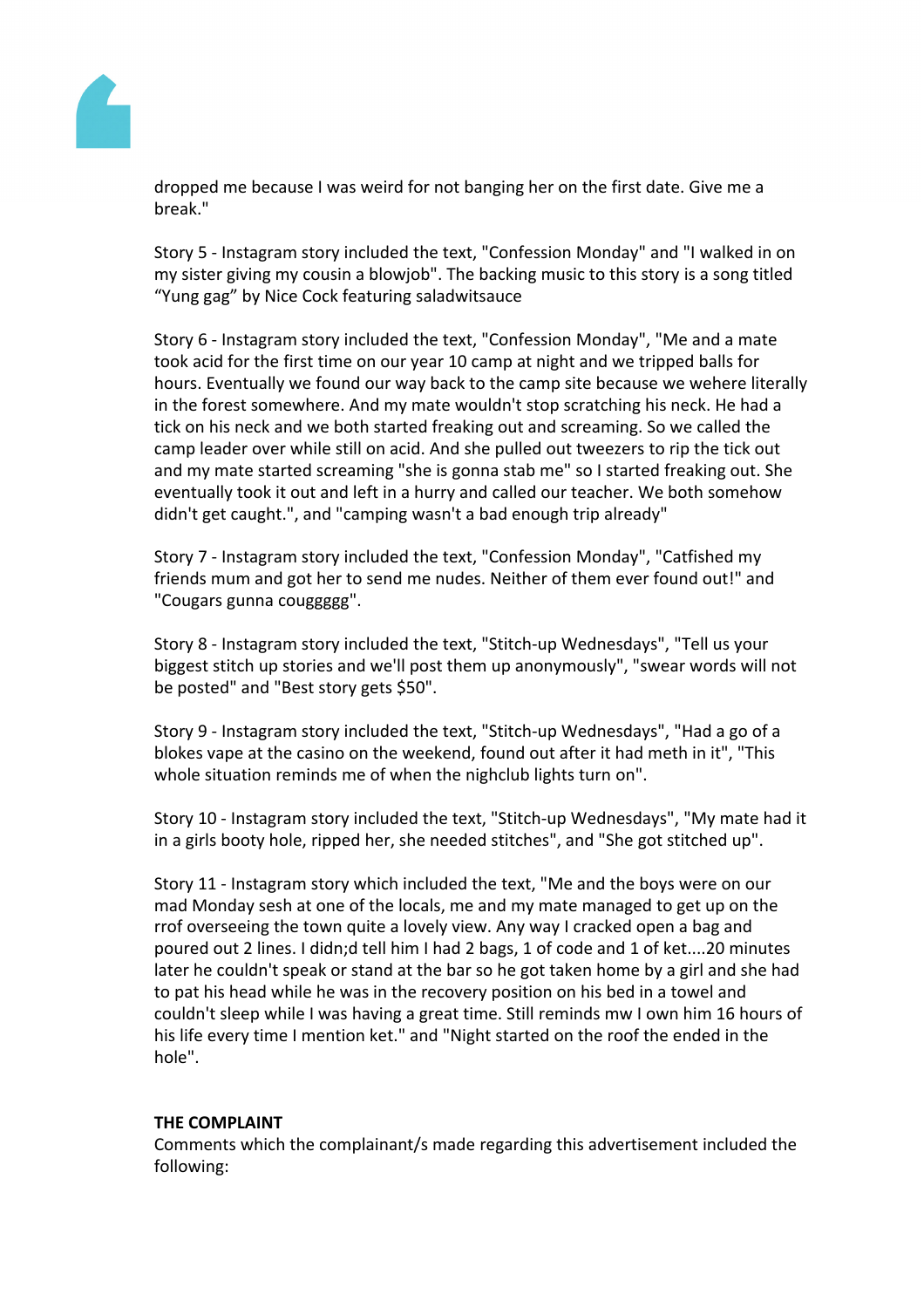

*'Nightplan' is a new online platform that aims to promote alcohol and food venues, alcohol products, events, and food and drink deals directly to consumers. See the Nightplan website at https://www.nightplan.com.*

*The aim of Nightplan is to connect consumers to the 'best' events, venues and deals in capital cities across Australia. Nightplan encourages businesses to register for Nightplan to promote alcohol and food venues, events, alcohol products, and alcohol and food deals directly to consumers.*

*Nightplan's advertising occurs on social media platforms, including Nightplan's Instagram account (73,000+ followers), Facebook account (22,000+ followers) and TikTok account (11,000+ followers).* 

*Nightplan advertises alcohol and food businesses, products and offers directly to consumers under commercial arrangements with those businesses.*

*Nightplan also advertises its own business, brand, advertising platform and app.*

*Nightplan's Instagram advertisements have included the following:*

- *• Advertisements for alcohol and food venues, and alcohol and food deals*
- *• Alcohol product giveaways (e.g. a year's supply of alcohol)*
- *• Events, including raves and parties at unidentified locations.*
- *• Nightplan business and brand advertisements, including Nightplan branded drinking games and Nightplan reels re-publishing user content.*

*The 'For business' section of Nightplan's website sets out the following information:*

#### *"ALWAYS BE AT CAPACITY*

*We want you to be at capacity, no matter the location, no matter the time. We allow you to showcase your drink deals, food deals, events, bookings, live music acts and much more to the right people at the right time. Whether you're a bar, musician, café or event manager, it is time to keep the down times and the busy times at capacity.*

#### *RETAIN CUSTOMERS WITH N-REWARDS*

*Having loyal customers is what really makes or breaks a business. We all know it. Imagine for every customer that walked through the door, you could have them stay an hour longer or come back 2-3 times more. This is all done through our proven Nrewards system. Reward and impulse regular customers so they never want to leave without having to lift a finger.*

#### *GROW & EXPAND*

*Nightplans analytics give you powerful insights. Not just your regular insights. Imagine if we could show you exactly what people want to see, buy and enjoy before they even walk through the door. If you know, you can grow. We will hand you everything on a silver platter that will allow you to grow and expand your business."*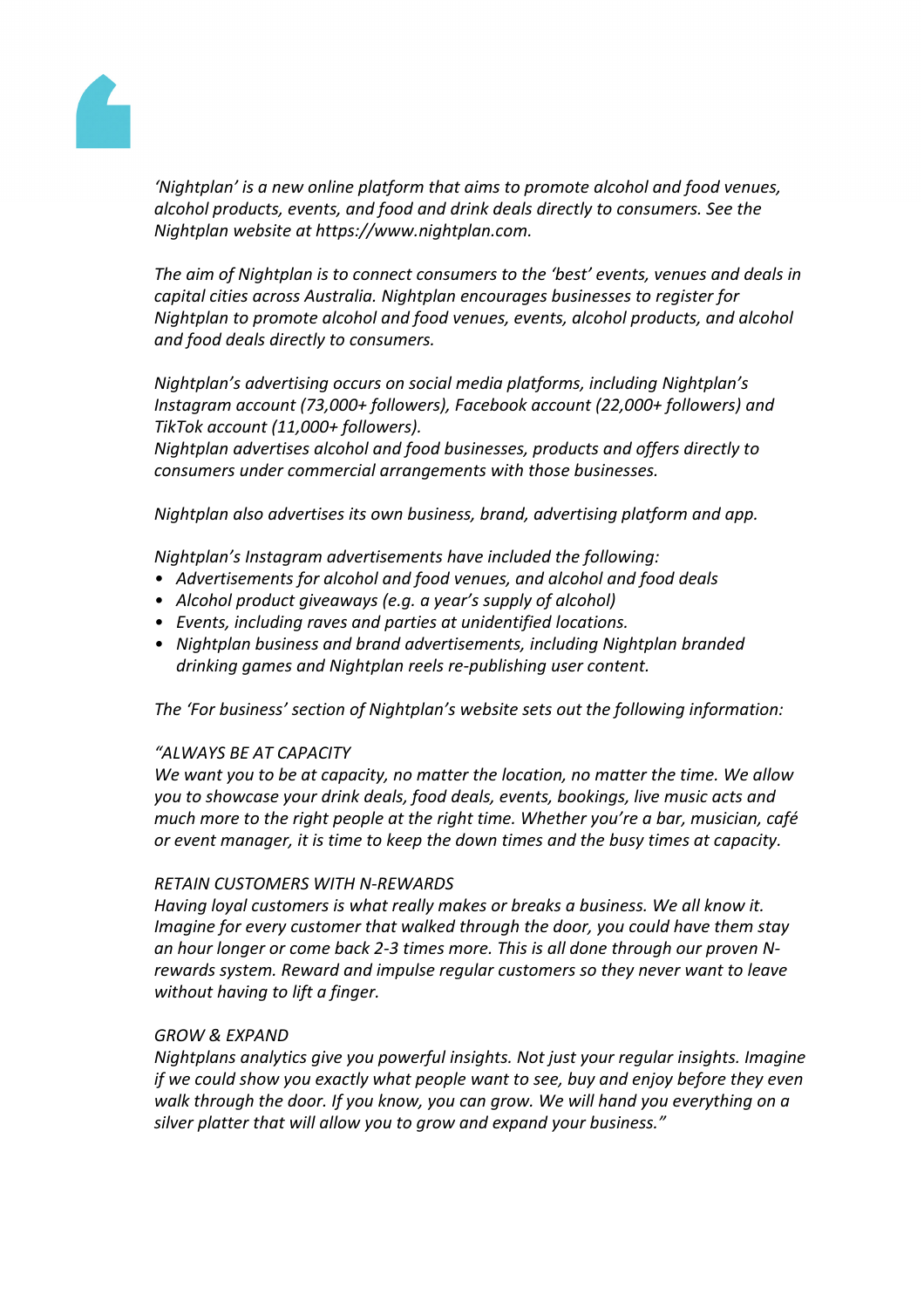

*Nightplan is a platform for advertising direct to consumers. All of its Instagram Posts are calculated to promote a product, service, organisation or line of conduct according to the definition of Advertising in the AANA Code of Ethics.*

*Nightplan's Instagram advertisements fall into two categories of Advertising: 1. Nightplan posts and reels advertising alcohol and food venues, events offers and products on behalf of businesses.*

*2. Nightplan posts and reels that advertise the Nightplan brand and business, and aim to attract followers and encourage user engagement.*

*The second category includes reels entitled 'Confession Monday' and 'Stitch Up Wednesdays' with re-posts of anonymous stories from Nightplan users, often describing illicit drug use or involving highly offensive and sexually degrading content. Nightplan encourages users to participate in these promotions by offering \$50 for the best confession or story.*

*The reels include content that is contrary to Prevailing Community Standards under the AANA Code of Ethics for the following broad reasons:*

- *• It describes illicit drug use, which encourages or condones unhealthy or unsafe behaviour. This is clearly contrary to Prevailing Community Standards on health and safety (clause 2.6).*
- *• It treats sex and sexuality without sensitivity (clause 2.4).*

# **THE ADVERTISER'S RESPONSE**

Comments which the advertiser made in response to the complainant/s regarding this advertisement include the following:

*Advertiser did not provide a response.*

## **THE DETERMINATION**

The Ad Standards Community Panel (the Panel) considered whether this advertisement breaches Section 2 of the AANA Code of Ethics (the Code).

The Panel noted the complainant's concern that the advertisement describes illicit drug use and treat sex and sexuality without sensitivity.

The Panel viewed the advertisement and noted the advertiser did not respond.

The Panel first considered whether this advertisement met the definition of advertising. The Panel noted that the advertisement is promoting a chance to win \$50, and then sharing user submissions to the competition. The Panel considered this is promoting a line of conduct and does meet the definition of advertising in the Code.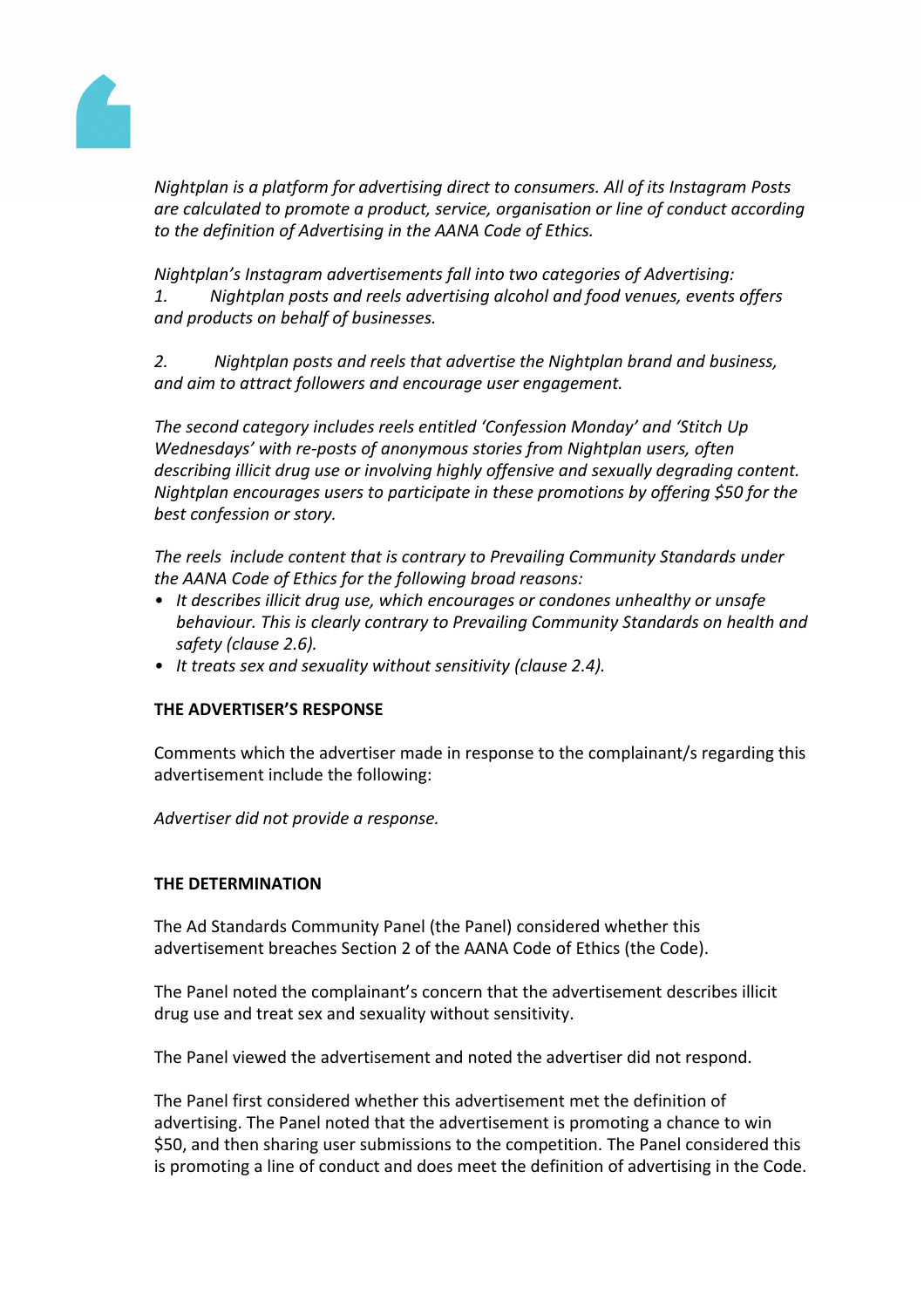

**Section 2.1: Advertising or Marketing Communication shall not portray people or depict material in a way which discriminates against or vilifies a person or section of the community on account of race, ethnicity, nationality, gender, age, sexual preference, religion, disability, mental illness or political belief.**

The Panel noted the AANA Practice Note which provides guidance on the meaning of: Discrimination - unfair or less favourable treatment Vilification - humiliates, intimidates, incites hatred, contempt or ridicule Religious views - a person's belief or non-belief in a faith or system of worship

# **Does the advertisement portray material in a way which discriminates against or vilifies a person on account of religion?**

The Panel noted that Stories 1-7 were posted under the banner "Confession Monday" and featured an image of Jesus Christ.

The Panel noted that in order to find a breach of Section 2.1 it would need to determine that the advertisement depicted material in a manner that was unfair or less favourable or humiliating or inciting ridicule of a person or section of the community, because of, in this case, religion.

The Panel considered that the use of Jesus in an advertisement is not of itself a breach of Section 2.1 (see also cases numbered 0448/07, 0079/12, 0178/14) and that it has previously considered advertisements which make light of religious concepts. In those other cases the Panel has considered that irreverent, light-hearted use of religious concepts is generally not in breach of the Code - even though the Panel accepts that some members of the public are likely to be offended. Rather the Panel has generally found humorous representations of Christian beliefs not to breach Section 2.1 (for example, a depiction of a Christ-like figure surfing, 0159/11; Jesus walking on water, 0079/12; the Last Supper, 0178/14) unless such depictions are undermining of central tenets of a particular faith.

The Panel noted that the advertisement uses the concept of confession, an important matter for some Christians, and uses an image of Jesus Christ. The Panel noted that the "confessions" posted by the advertiser refer to explicit sexual activity, drug taking, or both. The Panel considered that this advertisement's interpretation and publication of these mattters amounted to contempt for and ridicule of Jesus and by extension some followers of the Christian faith.

In this instance the Panel considered that the demeaning representation of an important Christian practice did amount to vilification of Christians and the Christian religion.

## **Section 2.1 conclusion**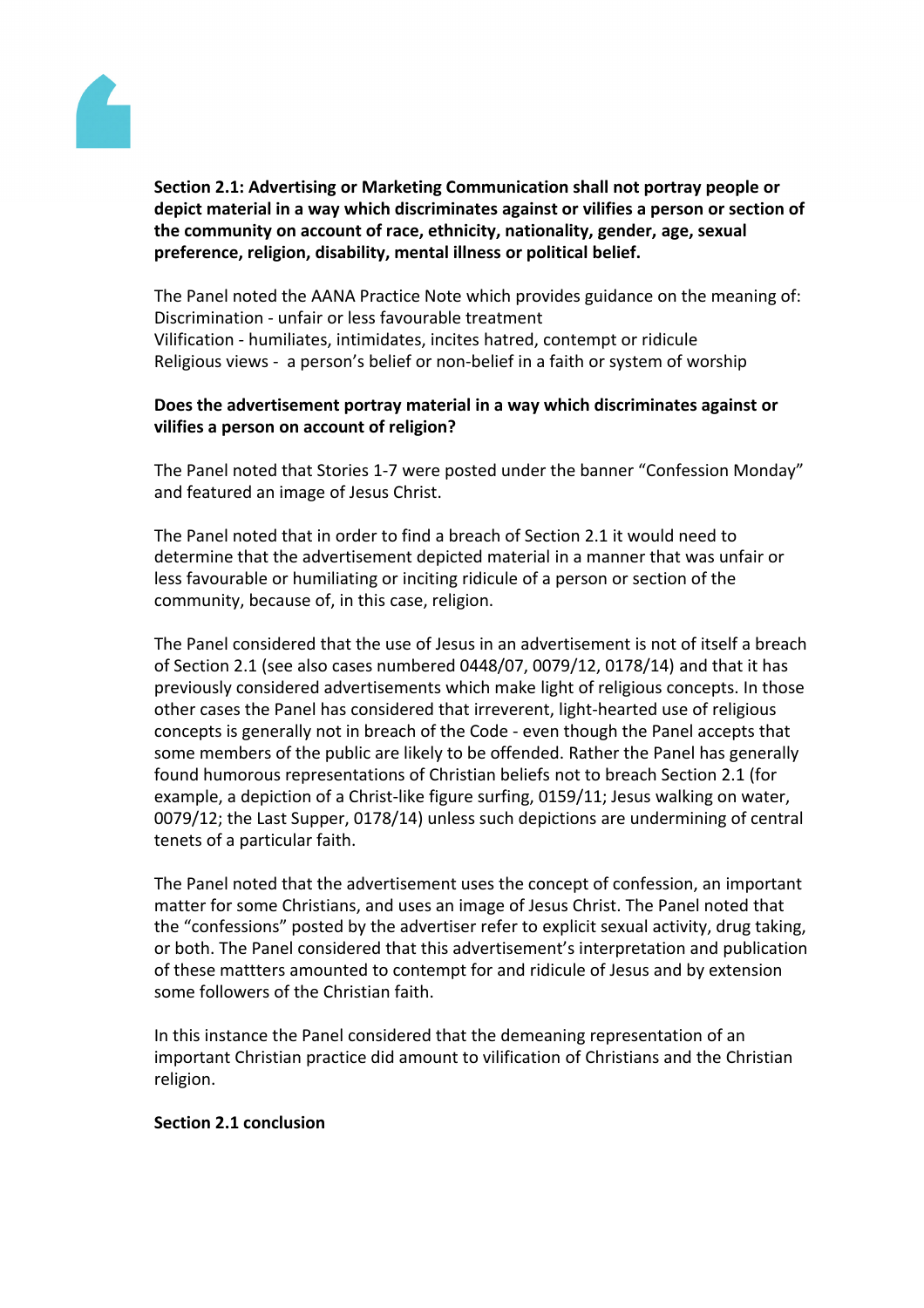

Finding that the advertisement did portray material in a way which discriminates against or vilifies a person or section of the community on account of religion, the Panel determined that the advertisement did breach Section 2.1 of the Code.

# **Section 2.4: Advertising or Marketing Communications shall treat sex, sexuality and nudity with sensitivity to the relevant audience.**

# **Does the advertisement contain sex?**

The Panel considered whether the advertisement contained sex. The Panel noted the definition of sex in the Practice Note is "sexual intercourse; person or persons engaged in sexually stimulating behaviour".

The Panel considered that as the advertisement is stories submitted by users, the posts themselves contain a recollection of sexual contact rather than sex.

# **Does the advertisement contain sexuality?**

The Panel noted the definition of sexuality in the Practice Note is "the capacity to experience and express sexual desire; the recognition or emphasis of sexual matters".

The Panel considered that Stories 1, 6, 8, 9, and 11 did not contain a sexual reference.

The Panel considered that Stories 2, 3, 4, 5, 7, and 10 did contain a sexual reference.

## **Does the advertisement contain nudity?**

The Panel noted that the definition of nudity in the Practice Note is "the depiction of a person without clothing or covering; partial or suggested nudity may also be considered nudity".

The Panel noted that the advertisement is a series of stories featuring only text. The Panel considered that the advertisement did not contain nudity.

## **Is the issue of sexuality treated with sensitivity to the relevant audience?**

The Panel noted that the definition of sensitivity in the Practice Note is "understanding and awareness to the needs and emotions of others".

The Panel considered that the requirement to consider whether sexual suggestion is 'sensitive to the relevant audience' requires them to consider who the relevant audience is and to have an understanding of how they might react to or feel about the advertisement.

The Panel noted that this advertisement is a series of stories available on an Instagram account which are only available for 24 hours after posting. The Panel noted that there is no age gate on the account and so any Instagram user could follow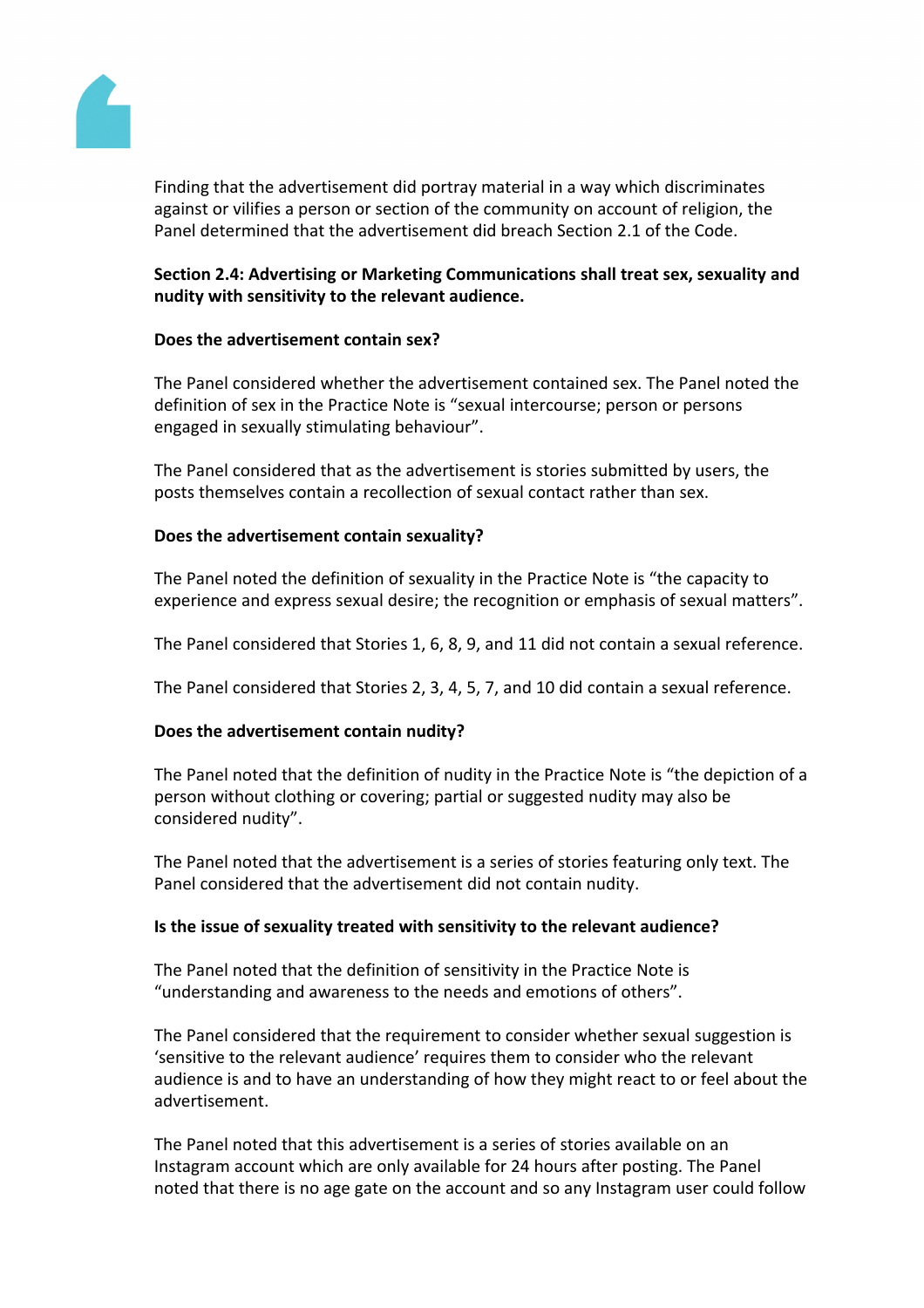

the account. The Panel also noted that people without an Instagram account can view a limited amount of the page and can watch stories.

The Panel noted that Instagram requires users to be over 13 and considered that while there is a chance that some viewers of this advertisement may be under 18, the relevant audience for this advertisement would be predominately adults who have chosen to follow the advertiser's account.

The Panel considered that explicit and highly sexual material is inappropriate on a public Instagram page which can be viewed by anyone.

The Panel considered that Stories 1, 6, 8, 9, and 11 did not contain sex, sexuality or nudity and did not breach Section 2.4 of the Code.

Story 2 – The Panel considered that an explicit reference to oral sex is highly sexualized and inappropriate for publication where it can be viewed by anyone. The Panel considered that Story 2 did breach the Code.

Story 3 – The Panel considered that a reference to a person ejaculating on strangers' carpets is highly sexualized and inappropriate for publication where it can be viewed by anyone. The Panel considered that Story 3 did breach the Code.

Story 4 – The Panel considered that the reference to having sex with a person and a sexually transmitted infection was not explicit. The Panel considered that while the story refers to sex, it is mild and is not inappropriate for a broad audience. The Panel considered that Story 4 did not breach the Code.

Story 5 – The Panel considered that the reference to oral sex is not highly explicit but is highly sexual and does not treat a sexual reference with sensitivity to a broad audience.. The Panel considered that Story 5 did breach the Code.

Story 7 – The Panel considered that the reference to nude pictures was sexualized but was not explicit. The Panel considered that while the story refers to sexuality, it is mild and is not inappropriate for a broad audience. The Panel considered that Story 7 did not breach the Code.

Story 10 – The Panel considered that the explicit reference to anal sex is highly sexualized and inappropriate for publication where it can be viewed by anyone. The Panel considered that Story 10 did breach the Code.

## **Section 2.4 Conclusion**

The Panel determined the advertisement did not treat sex, sexuality and nudity with sensitivity to the relevant audience and did breach Section 2.4 of the Code.

**Section 2.6: Advertising or Marketing Communications shall not depict material contrary to Prevailing Community Standards on health and safety.**